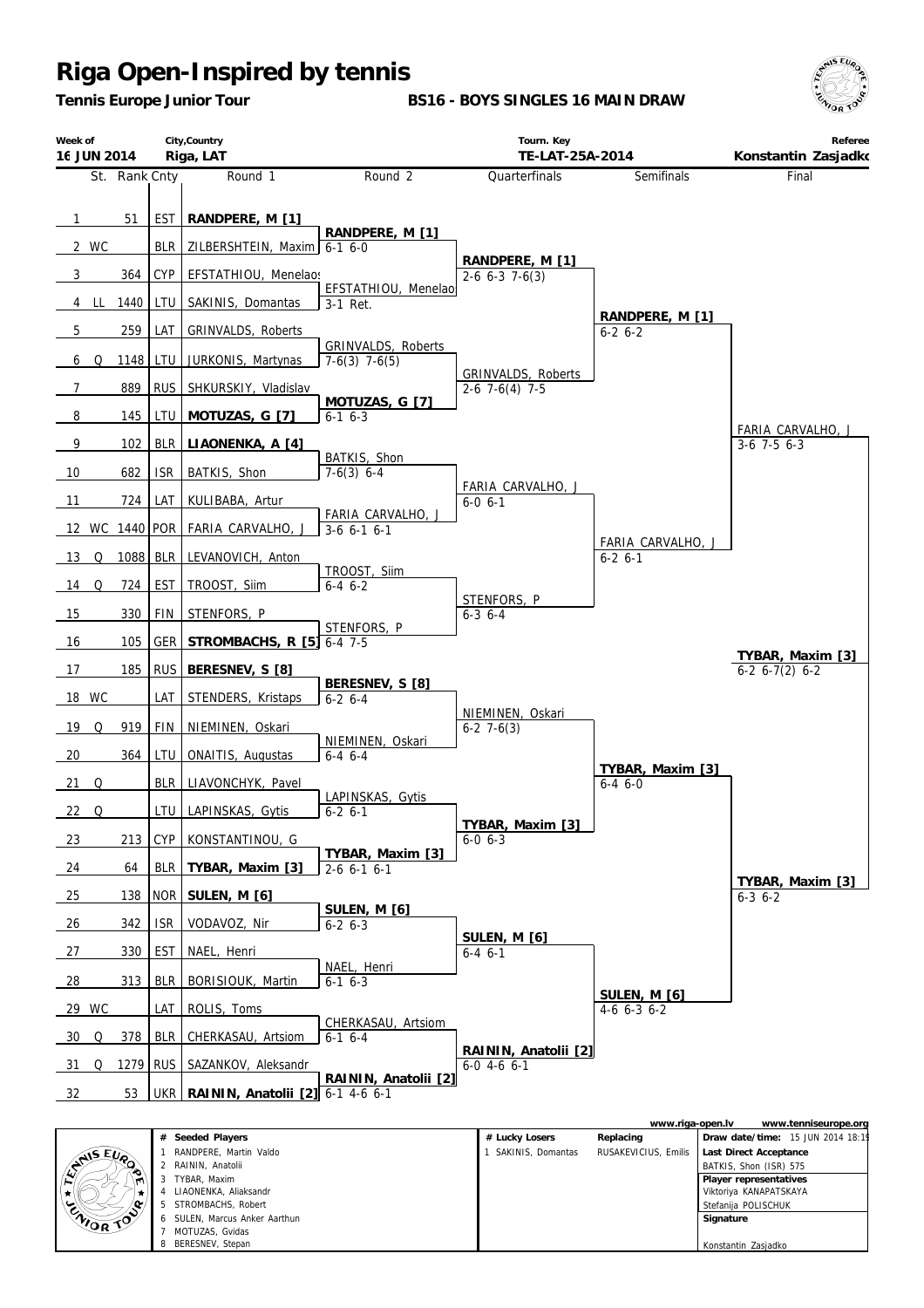*Tennis Europe Junior Tour*

**BS16 - BOYS SINGLES 16 QUALIFYING**



| Week of<br>16 JUN 2014 |            | City, Country<br>Riga, LAT            | Tourn. Key<br>TE-LAT-25A-2014            | Referee<br>Konstantin Zasjadko        |
|------------------------|------------|---------------------------------------|------------------------------------------|---------------------------------------|
| St. Rank Cnty          |            | Round 1                               | <b>Finals</b>                            | Qualifiers                            |
|                        |            | 378   BLR   CHERKASAU, Artsiom [1]    |                                          |                                       |
| $\mathbf{1}$           |            |                                       | CHERKASAU, Artsiom [1]                   |                                       |
| $\overline{2}$         |            | Bye                                   |                                          | CHERKASAU, Artsiom [1]                |
| 3                      |            | LTU   SAKALAUSKAS, Kazimieras         | SAKALAUSKAS, Kazimieras                  | $6 - 3$ $6 - 2$                       |
| 4                      |            | RUS VANAG, Georgy                     | $6 - 0 6 - 1$                            |                                       |
| 5 <sup>5</sup><br>724  |            | EST   TROOST, Silm [2]                | TROOST, Siim [2]                         |                                       |
| 6                      |            | Bye                                   |                                          | TROOST, Silm [2]                      |
| $\overline{7}$         |            | ISR   ENTELIS, Daniel                 |                                          | $6 - 3$ 6 - 4                         |
| 8 WC                   |            | LTU JUREVICIUS, Joris                 | ENTELIS, Daniel<br>$6 - 3$ $6 - 2$       |                                       |
| 9                      |            | 919 RUS BIZHENKO, Egor [3]            |                                          |                                       |
| 10                     |            | Bye                                   | BIZHENKO, Egor [3]                       |                                       |
| 11                     | LTU I      | GAMZIN, Aleks                         |                                          | LIAVONCHYK, Pavel<br>W.O.             |
| 12                     |            | BLR LIAVONCHYK, Pavel                 | LIAVONCHYK, Pavel                        |                                       |
|                        |            |                                       | $6-1$ $6-4$                              |                                       |
| 919<br>13              |            | FIN   NIEMINEN, Oskari [4]            | NIEMINEN, Oskari [4]                     |                                       |
| 14                     |            | Bye                                   |                                          | NIEMINEN, Oskari [4]                  |
| 15                     |            | BLR   PALIUKHOVICH, Peter             | SAKINIS, Domantas [10]                   | $6-16-0$                              |
| 16<br>1440             |            | LTU   SAKINIS, Domantas [10]          | $6 - 2$ 3-6 7-5                          |                                       |
| 17<br>1088             |            | BLR LEVANOVICH, Anton [5]             |                                          |                                       |
| 18                     |            | Bye                                   | LEVANOVICH, Anton [5]                    |                                       |
| 19                     | LAT        | <b>BUZIJANS, Norberts</b>             |                                          | LEVANOVICH, Anton [5]<br>$7-6(1)$ 6-2 |
|                        |            | 20 WC 1440 RUS PESOSHIN, Ivan [11]    | PESOSHIN, Ivan [11]<br>$6-1$ $6-4$       |                                       |
|                        |            | 21 WC 1148 LTU JURKONIS, Martynas [6] |                                          |                                       |
| 22                     |            | Bye                                   | JURKONIS, Martynas [6]                   |                                       |
|                        |            |                                       |                                          | JURKONIS, Martynas [6]                |
| 23                     |            | RUS DRAL, Nikita                      | MARTYNKOU, Matsvei [12]                  | $6 - 36 - 4$                          |
| 1631<br>24             |            | BLR   MARTYNKOU, Matsvei [12]         | $6-26-2$                                 |                                       |
| 1232<br>25             |            | BLR   KALABUKHAU, IIya [7]            | KALABUKHAU, Ilya [7]                     |                                       |
| 26                     |            | Bye                                   |                                          | SAZANKOV, Aleksandr [9]               |
| 27                     |            | LTU   POSKA, Matas                    |                                          | $6 - 3$ 6 - 4                         |
| 28<br>1279             | <b>RUS</b> | SAZANKOV, Aleksandr [9]               | SAZANKOV, Aleksandr [9]<br>$6 - 2 6 - 2$ |                                       |
| 29                     | 1279 POL   | CZECH, Michal [8]                     |                                          |                                       |
| 30                     |            | Bye                                   | CZECH, Michal [8]                        |                                       |
| 31                     | LTU I      | LAPINSKAS, Gytis                      |                                          | LAPINSKAS, Gytis<br>$6 - 16 - 1$      |
|                        |            | 32 WC 1649 GER SOKOLOV, Samuel [13]   | LAPINSKAS, Gytis<br>W.O.                 |                                       |
|                        |            |                                       |                                          |                                       |

|                | Seeded Players<br># |                       | # Alternates | Replacing | Draw date/time: 13 JUN 2014 18:53 |
|----------------|---------------------|-----------------------|--------------|-----------|-----------------------------------|
| <b>AIS EVA</b> | CHERKASAU, Artsiom  | 9 SAZANKOV, Aleksandr |              |           | Last Direct Acceptance            |
| ∾              | 2 TROOST, Silm      | 10 SAKINIS, Domantas  |              |           | All in                            |
|                | BIZHENKO, Egor      | 11 PESOSHIN, Ivan     |              |           | Player representatives            |
|                | NIEMINEN, Oskari    | 12 MARTYNKOU, Matsvei |              |           | Artsiom CHERKASAU                 |
| 0.             | LEVANOVICH, Anton   | 13 SOKOLOV, Samuel    |              |           | Juliva POPYK                      |
| CNIOR TOP      | JURKONIS, Martynas  |                       |              |           | Signature                         |
|                | KALABUKHAU, Ilya    |                       |              |           |                                   |
|                | CZECH, Michal       |                       |              |           | Konstantin Zasjadko               |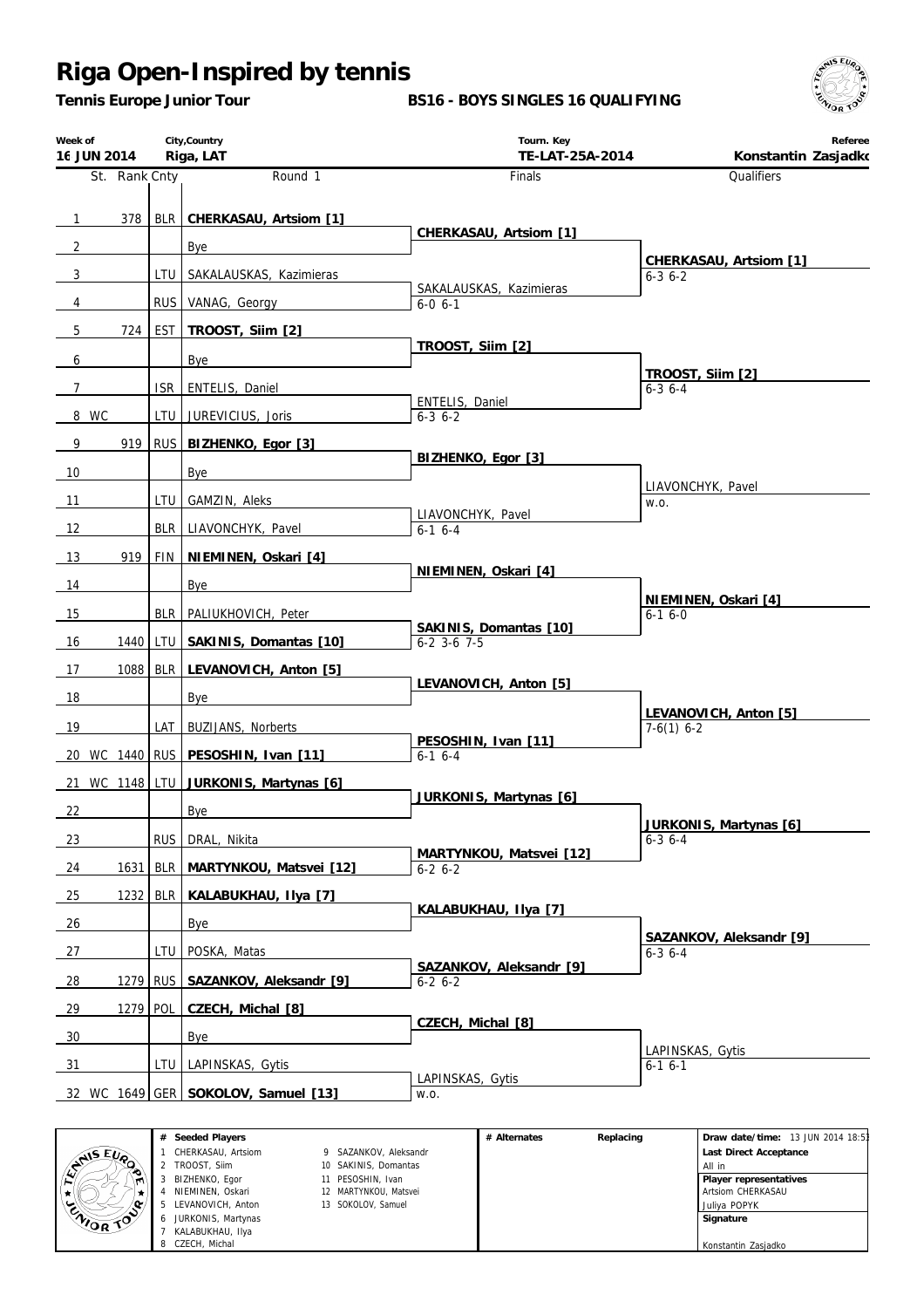MERTENA, Rebeka Margareta ZYKUTE, Gerda HALIOU, Themis CEILUTKAITE, Ieva CERNECKA, Alise GABIJA, Buenanjo

 $\star$ 

CENTOR TO

œ

*Tennis Europe Junior Tour*

**GS16 - GIRLS SINGLES 16 MAIN DRAW**



 **Player representatives** Viktoriya KANAPATSKAYA Stefanija POLISCHUK  **Signature**

Konstantin Zasjadko

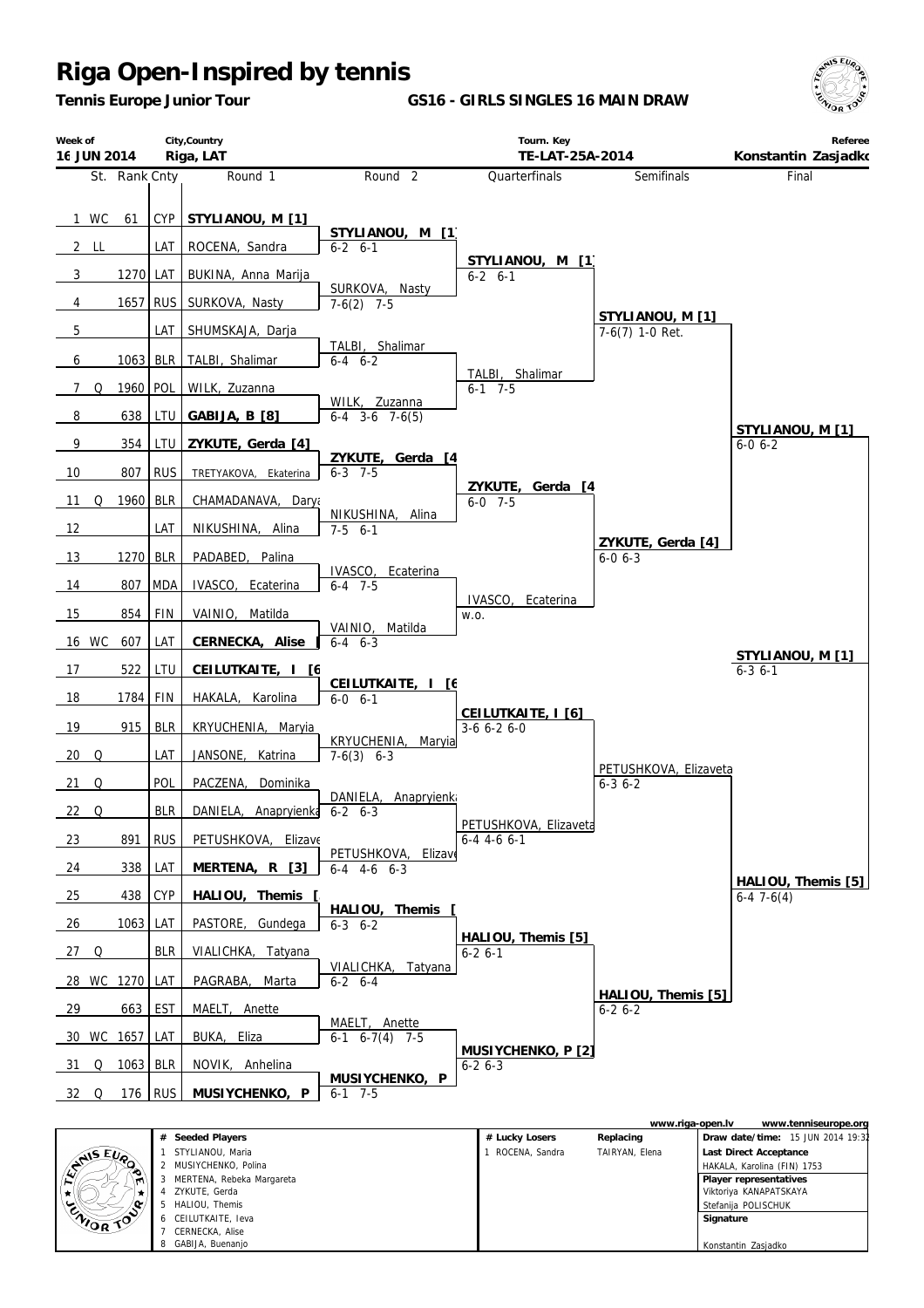*Tennis Europe Junior Tour*

**GS16 - GIRLS SINGLES 16 QUALIFYING**



| Week of<br>16 JUN 2014 |               |     | City, Country<br>Riga, LAT          | Tourn. Key<br>TE-LAT-25A-2014              | Referee<br>Konstantin Zasjadko |
|------------------------|---------------|-----|-------------------------------------|--------------------------------------------|--------------------------------|
|                        | St. Rank Cnty |     | Finals                              | Qualifiers                                 |                                |
|                        |               |     |                                     |                                            |                                |
|                        |               |     |                                     |                                            |                                |
| $\mathbf{1}$           |               |     | 176   RUS   MUSIYCHENKO, Polina [1] |                                            |                                |
| $\overline{2}$         |               |     | Bye                                 | MUSIYCHENKO, Polina [1]                    |                                |
|                        |               |     |                                     |                                            |                                |
| 3                      |               |     | 1063 BLR NOVIK, Anhelina [2]        |                                            |                                |
|                        |               |     |                                     | NOVIK, Anhelina [2]                        |                                |
| 4                      |               |     | LAT ROCENA, Sandra                  | $7-5$ 5-7 6-3                              |                                |
|                        |               |     |                                     |                                            |                                |
| $5\phantom{.0}$        |               |     | 1960 POL WILK, Zuzanna [3]          |                                            |                                |
|                        |               |     |                                     | WILK, Zuzanna [3]<br>$6-2$ $6-1$           |                                |
| 6                      |               |     | EST PILT, Birgit                    |                                            |                                |
| $7\overline{ }$        |               |     | 1960 BLR CHAMADANAVA, Darya [4]     |                                            |                                |
|                        |               |     |                                     | CHAMADANAVA, Darya [4]                     |                                |
| 8                      |               |     | LAT SEDMALE, Elza                   | $6-1$ $6-2$                                |                                |
|                        |               |     |                                     |                                            |                                |
| 9                      |               |     | EST PARN, Parli                     |                                            |                                |
|                        |               |     |                                     | VIALICHKA, Tatyana<br>$6 - 26 - 4$         |                                |
| 10                     |               |     | BLR   VIALICHKA, Tatyana            |                                            |                                |
| 11                     |               |     | POL   PACZENA, Dominika             |                                            |                                |
|                        |               |     |                                     | PACZENA, Dominika                          |                                |
| 12                     |               | LAT | UPENIECE, Guntra                    | $6 - 0 6 - 2$                              |                                |
|                        |               |     |                                     |                                            |                                |
| 13                     |               |     | LAT JANSONE, Katrina                |                                            |                                |
|                        |               |     |                                     | JANSONE, Katrina<br>$3-6$ 7 $-6(4)$ 6 $-3$ |                                |
| 14                     |               |     | BLR SHKLIAR, Alexandra              |                                            |                                |
|                        |               |     |                                     |                                            |                                |
| 15                     |               |     | BLR DANIELA, Anapryienka            |                                            |                                |
| 16                     |               |     | RUS SHEMARINA, Alexandra            | DANIELA, Anapryienka<br>$2-6$ 6-1 6-4      |                                |



| # Alternates | Replacing | Draw date/time: 13 JUN 2014 18: |
|--------------|-----------|---------------------------------|
|              |           | Last Direct Acceptance          |
|              |           | All in                          |
|              |           | Player representatives          |
|              |           | Artsiom CHERKASAU               |
|              |           | Juliya POPYK                    |
|              |           | Signature                       |
|              |           |                                 |
|              |           | Konstantin Zasjadko             |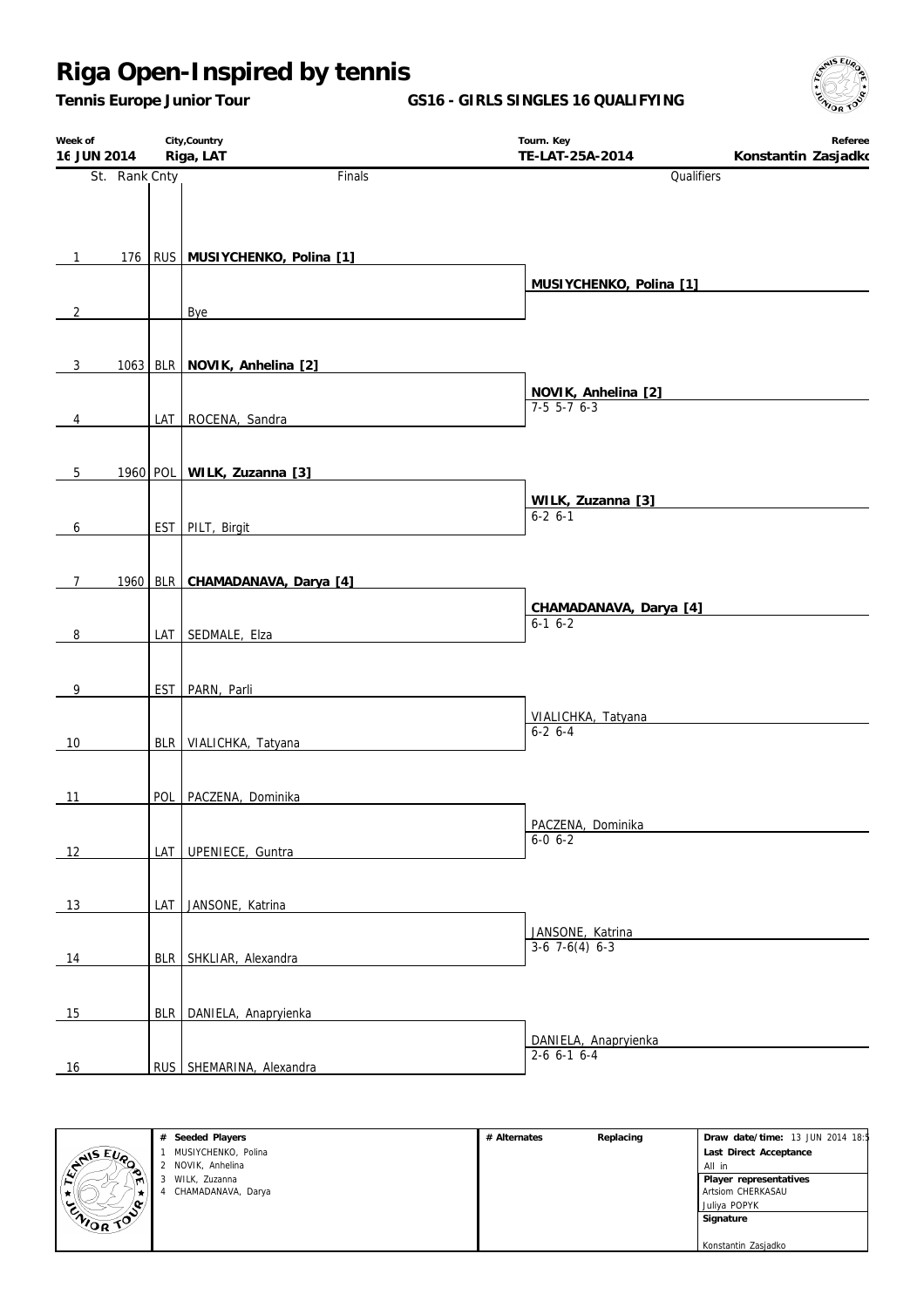*Tennis Europe Junior Tour*

**BD16 - BOYS DOUBLES 16 MAIN DRAW**



| Week of        |               |                          | City, Country                             |                                            | Tourn. Key        | Referee             |
|----------------|---------------|--------------------------|-------------------------------------------|--------------------------------------------|-------------------|---------------------|
| 16 JUN 2014    |               |                          | Riga, LAT                                 |                                            | TE-LAT-25A-2014   | Konstantin Zasjadko |
|                | St. Rank Cnty |                          | Round 1                                   | Quarterfinals                              | <b>Semifinals</b> | Final               |
|                |               |                          |                                           |                                            |                   |                     |
|                | 53            | UKR                      | RAININ, Anatolii [1]                      |                                            |                   |                     |
| $\mathbf{1}$   | 105           | GER                      | STROMBACHS, Robert                        |                                            |                   |                     |
|                |               |                          |                                           | RAININ, Anatolii [1]<br>STROMBACHS, Robert |                   |                     |
|                | 185           | <b>RUS</b>               | BERESNEV, Stepan                          | W.O.                                       |                   |                     |
| $\overline{2}$ | 1232 BLR      |                          | KALABUKHAU, Ilya                          |                                            |                   |                     |
|                | 1148 LTU      |                          | JURKONIS, Martynas                        |                                            | Abandoned         |                     |
| 3              |               | LTU                      | LAPINSKAS, Gytis                          | JURKONIS, Martynas                         |                   |                     |
|                |               |                          |                                           | LAPINSKAS, Gytis                           |                   |                     |
| 4              | 682<br>342    | <b>ISR</b><br><b>ISR</b> | BATKIS, Shon<br>VODAVOZ, Nir              | W.O.                                       |                   |                     |
|                |               |                          |                                           |                                            |                   |                     |
|                | 330           | <b>EST</b>               | NAEL, Henri [3]                           |                                            |                   | Abandoned           |
| 5              | 51            | <b>EST</b>               | RANDPERE, Martin Valdo                    | NAEL, Henri [3]                            |                   |                     |
|                |               |                          |                                           | RANDPERE, Martin Valdo                     |                   |                     |
| 6              | 889           | 1088 BLR<br><b>RUS</b>   | LEVANOVICH, Anton<br>SHKURSKIY, Vladislav | W.O.                                       |                   |                     |
|                |               |                          |                                           |                                            |                   |                     |
|                |               | <b>ISR</b>               | ENTELIS, Daniel                           |                                            | Abandoned         |                     |
| $7^{\circ}$    | 724           | <b>EST</b>               | TROOST, Siim                              | LIAVONCHYK, Pavel                          |                   |                     |
|                |               | <b>BLR</b>               | LIAVONCHYK, Pavel                         | MARTYNKOU, Matsvei                         |                   |                     |
| 8              | 1631          | <b>BLR</b>               | MARTYNKOU, Matsvei                        | W.O.                                       |                   |                     |
|                |               |                          |                                           |                                            |                   |                     |
| 9              | 1279 POL      | <b>BLR</b>               | CZECH, Michal<br>PALIUKHOVICH, Peter      |                                            |                   | Abandoned           |
|                |               |                          |                                           | CZECH, Michal                              |                   |                     |
|                | 364           | LTU                      | ONAITIS, Augustas                         | PALIUKHOVICH, Peter<br>W.O.                |                   |                     |
| 10             | 1440          | LTU                      | SAKINIS, Domantas                         |                                            |                   |                     |
|                |               |                          |                                           |                                            |                   |                     |
| 11             | 919<br>330    | <b>FIN</b><br><b>FIN</b> | NIEMINEN, Oskari<br>STENFORS, P           |                                            | Abandoned         |                     |
|                |               |                          |                                           |                                            |                   |                     |
|                | 166           | I LAT                    | BATMANOVS, Daniils [4]                    | Abandoned                                  |                   |                     |
| 12             | 251           | <b>UKR</b>               | KRAVCHENKO, Georgii                       |                                            |                   |                     |
|                | 1440 POR      |                          | FARIA CARVALHO, Joao                      |                                            |                   |                     |
| 13             | 1279          | <b>RUS</b>               | SAZANKOV, Aleksandr                       |                                            |                   | Abandoned           |
|                |               |                          |                                           |                                            |                   |                     |
|                | 259           | LAT                      | <b>GRINVALDS, Roberts</b>                 | Abandoned                                  |                   |                     |
| 14             | 724           | LAT                      | KULIBABA, Artur                           |                                            |                   |                     |
|                | 364           | <b>CYP</b>               | EFSTATHIOU, Menelaos                      |                                            | Abandoned         |                     |
| 15             | 213           | <b>CYP</b>               | KONSTANTINOU, Giorgos                     |                                            |                   |                     |
|                |               |                          |                                           |                                            |                   |                     |
| 16             | 102<br>64     | <b>BLR</b>               | LIAONENKA, A [2]<br>BLR   TYBAR, Maxim    | Abandoned                                  |                   |                     |